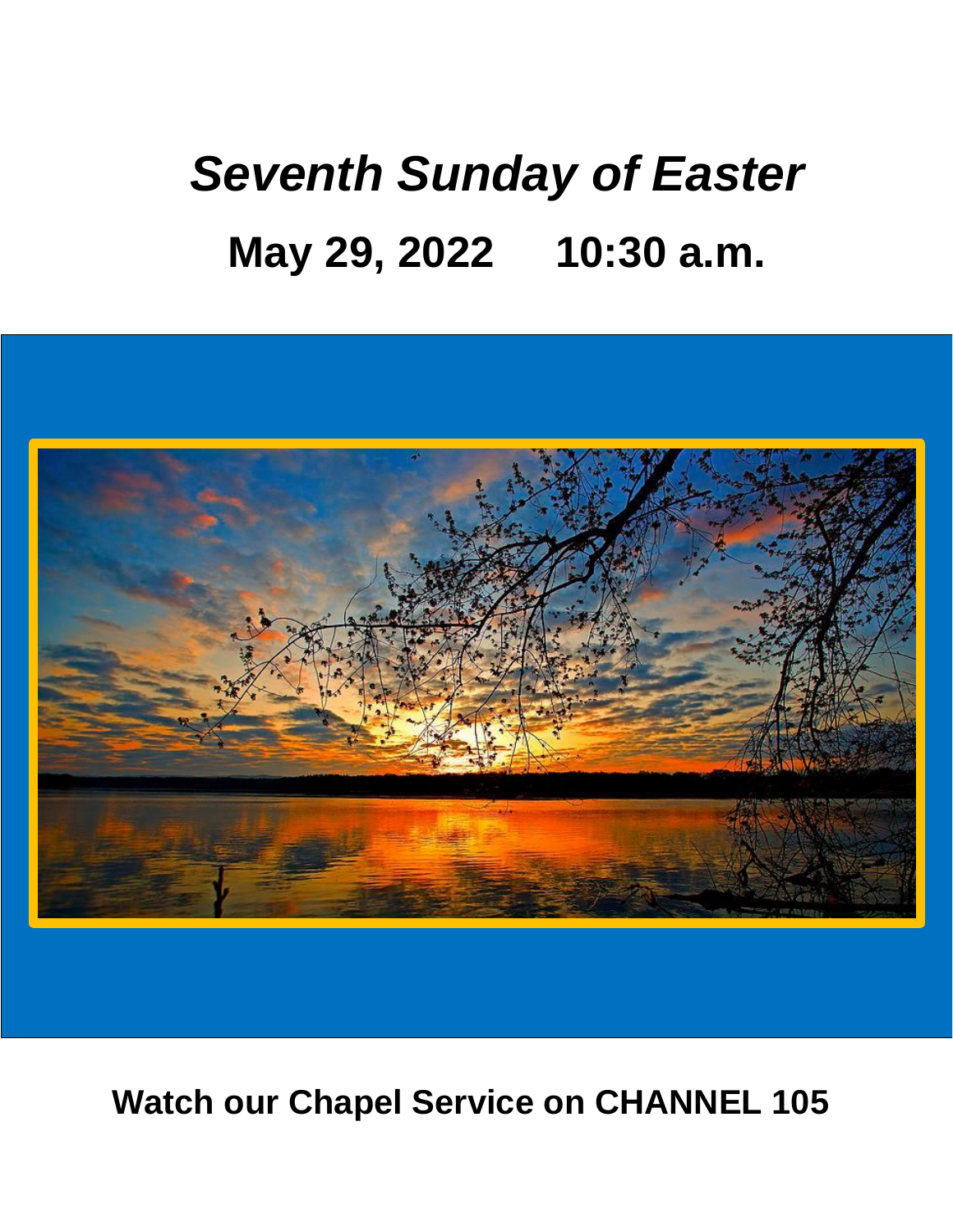## **Order of Worship**

**Prelude** *The Church's One Foundation* Rhonda R.

**Welcome and Announcements**

**Call to Worship** Reverend Fraser Macnaughton, Kirkwall St Magnus Cathedral, Church of Scotland

Each of us arrives from all the ordinariness of living. We come to centre ourselves once more. To touch again that place inside. And to choose again our better selves.

Let us celebrate the richness and diversity of life in the presence of God.

We bring our hopes and anticipations. We bring our joys and celebrations. We bring our sorrows and lamentations. We bring our faith and adorations. We bring to this hour of worship all that makes our lives real and meaningful, that they may be blessed by communion with the lives of others.

From the fragmented and often chaotic world of our everyday lives, we gather together in search of wholeness.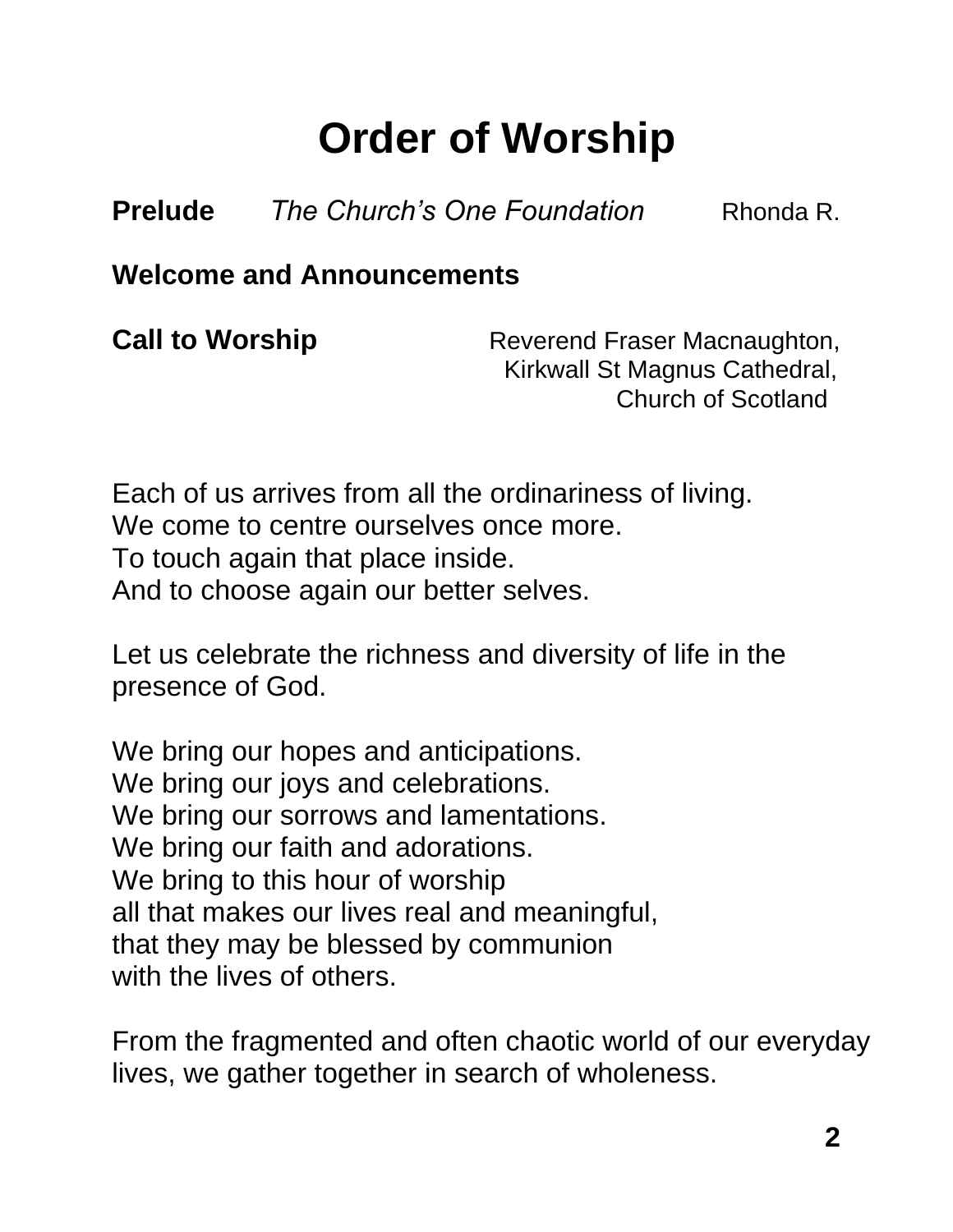We bid you welcome, those who come with weary spirit seeking rest.

We bid you welcome, those who come with hope in your hearts, those who come proud and joyous, those who come to learn and explore.

We enter into this time and this place to join our hearts and minds together to remember what is most important in life.

To be challenged to live more truly, more deeply, to live with integrity and kindness and with hope and love, to feel the company of those who seek a common path, to be renewed in our faith in the promise of this life, to be strengthened and to find the courage to continue to do what we must do, day after day, world without end.

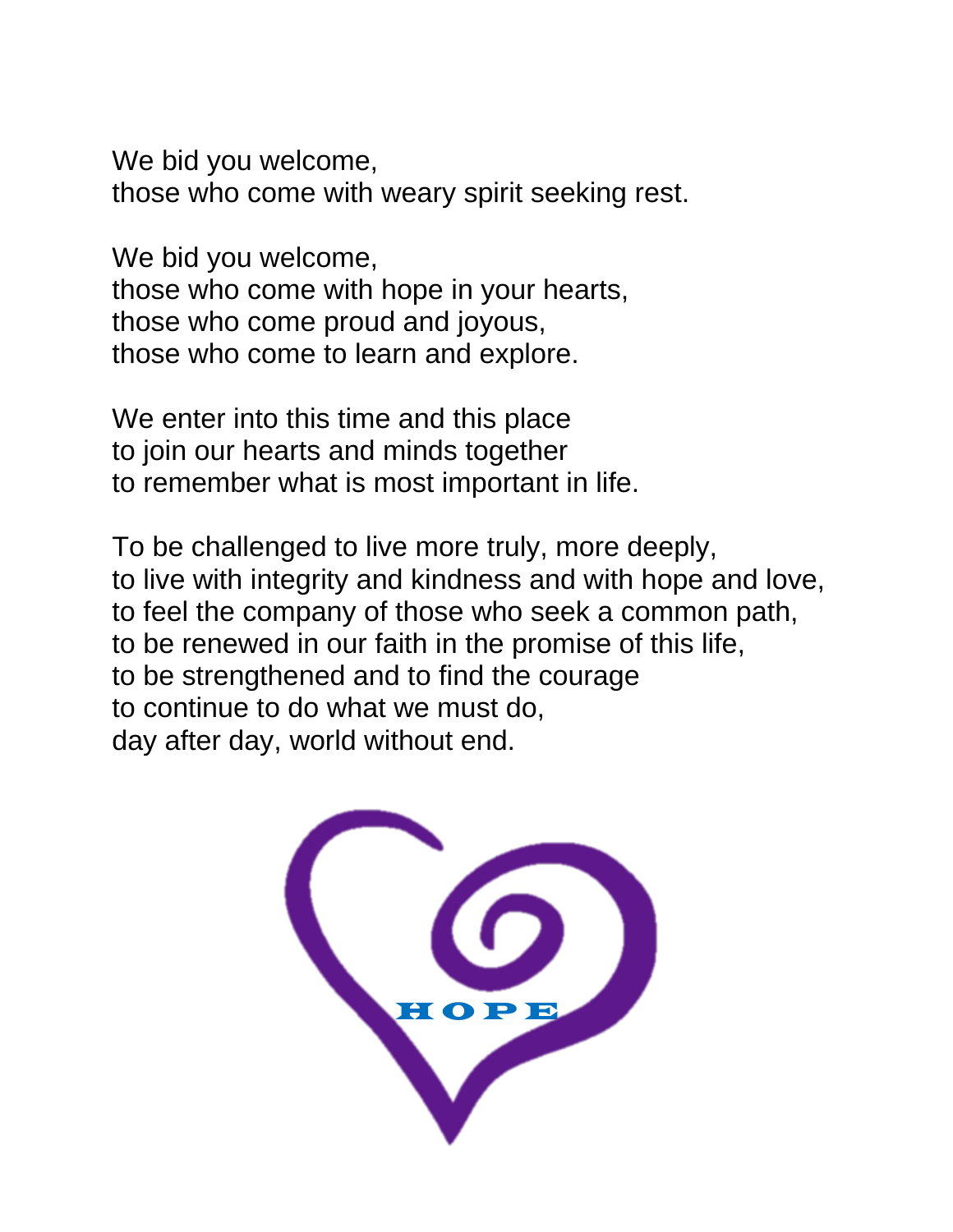#### **Hymn of Glory Let Us Sing!** ELW 393

A hymn of glory let us sing! New songs throughout the world shall ring: Alleluia! Alleluia! Christ, by a road before untrod, ascends unto the throne of God. Alleluia! Alleluia! Alleluia, alleluia, alleluia!

The holy apostolic band Upon the Mount of Olives stand, Alleluia! Alleluia! And with his faithful foll'wers See their Lord ascend in majesty. Alleluia! Alleluia! Alleluia, alleluia, alleluia!

To whom the shining angels cry, *Why stand and gaze upon the sky?* Alleluia! Alleluia! *This is the Savior!* thus they say, *This is his glorious triumph day.* Alleluia! Alleluia! Alleluia, alleluia, alleluia!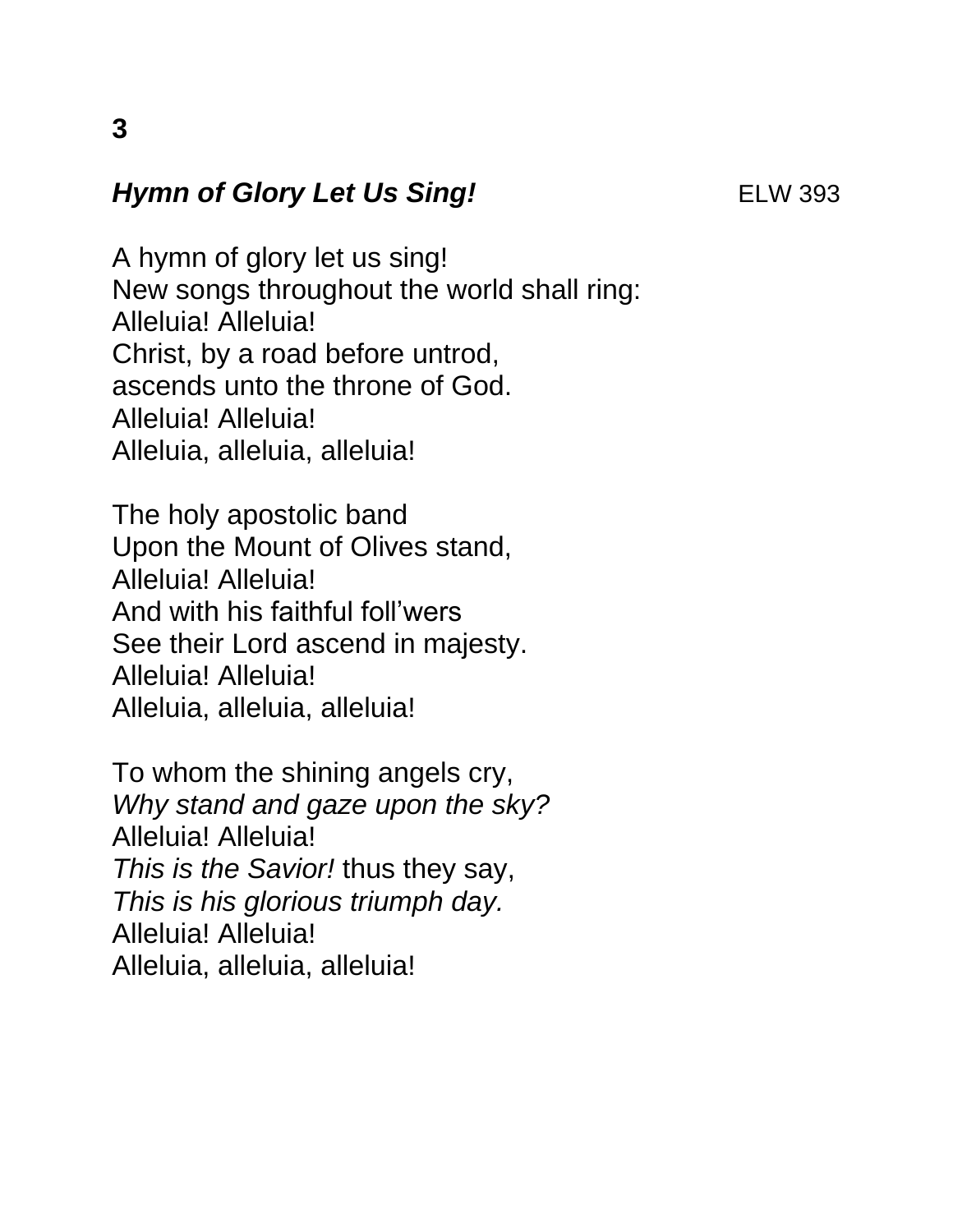*You see him now, ascending high up to the portals of the sky?* Alleluia! Alleluia! *Hereafter Jesus you shall see Returning in great majesty.* Alleluia! Alleluia! Alleluia, alleluia, alleluia!

**Text**: Bede; tr. *Lutheran Book of Worship*; **Music**: *Geistliche Kirchengesänge*, Köln; arr. hymnal version. Text © *Lutheran Book of Worship*, admin. Augsburg Fortress. Arr. © 2007 Augsburg Fortress.



The grace of our Lord Jesus Christ, the love of God, And the communion of the Holy Spirit be with you all.

**Response:** *And also with you.*

#### **Canticle of Praise** ELW, pages 149-150

#### **Refrain:**

#### **This is the feast of victory for our God. Alleluia.**

Worthy is Christ the Lamb who was slain, Whose blood set us free to be people of God. Power and riches and wisdom and strength, And honor and blessing and glory are his. **Refrain:**

**(Turn page)**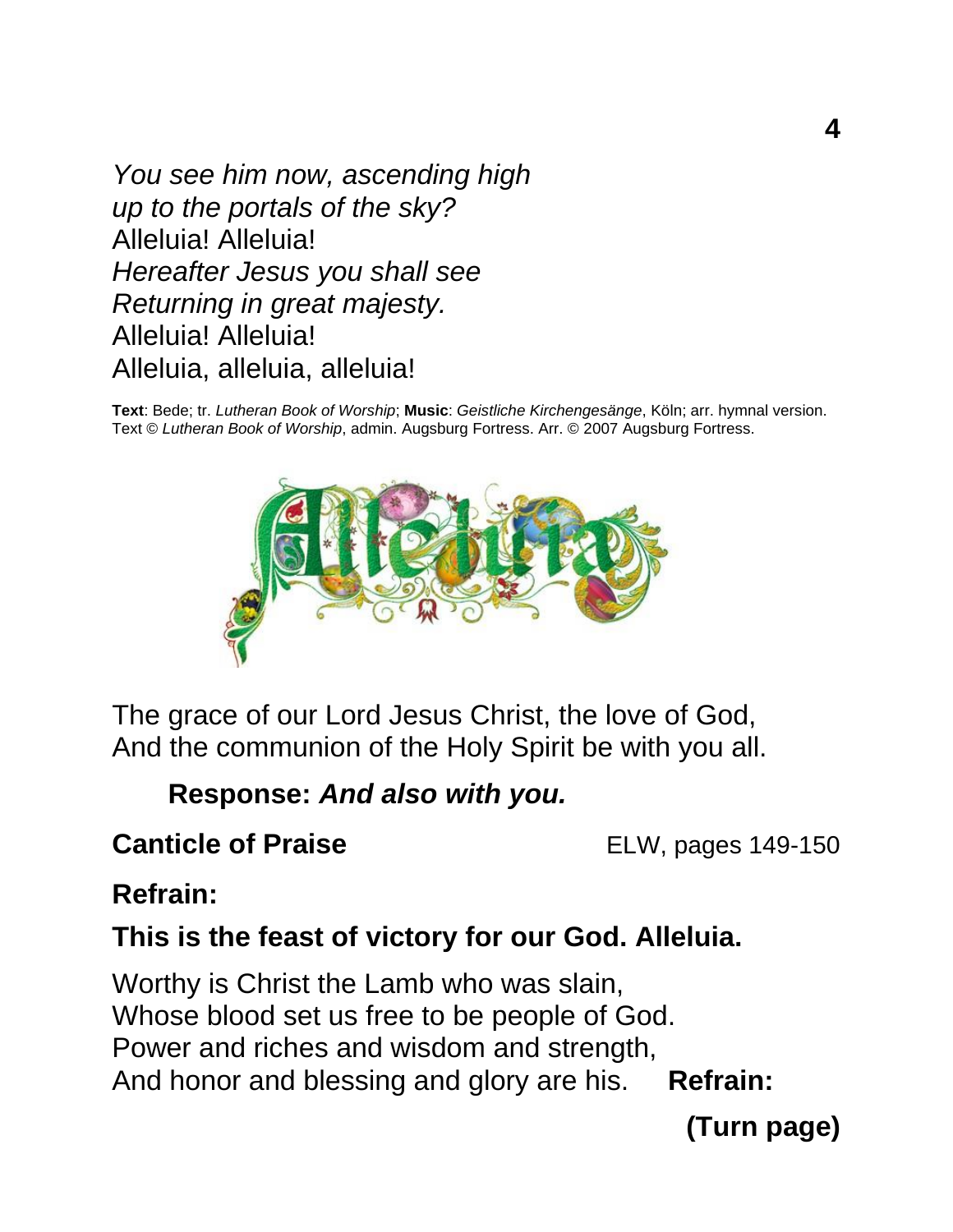Sing with all the people of God And join in the hymn of all creation: Blessing and honor and glory and might Be to God and the Lamb forever. Amen.

This is the feast of victory for our God, For the Lamb who was slain has begun his reign. Alleluia. Alleluia.

#### **Prayer of the Day**

O God, form the minds of your faithful people into your one will. Make us love what you command and desire what you promise, that, amid all the changes of this world, our hearts may be fixed where true joy is found, your Son, Jesus Christ, our Lord, who lives and reigns with you and the Holy Spirit, one God, now and forever. **Amen.**

#### **First Reading – Acts 16:16-34**

One day, as we were going to the place of prayer, we met a slave girl who had a spirit of divination and brought her owners a great deal of money by fortune-telling. While she followed Paul and us, she would cry out, *These men are slaves of the Most High God, who proclaim to you a way of salvation.* She kept doing this for many days. But Paul, very much annoyed, turned and said to the spirit, *I order you in the name of Jesus Christ to come out of her.* And it came out that very hour. But when her owners saw that their hope of making money was gone, they seized Paul and Silas and dragged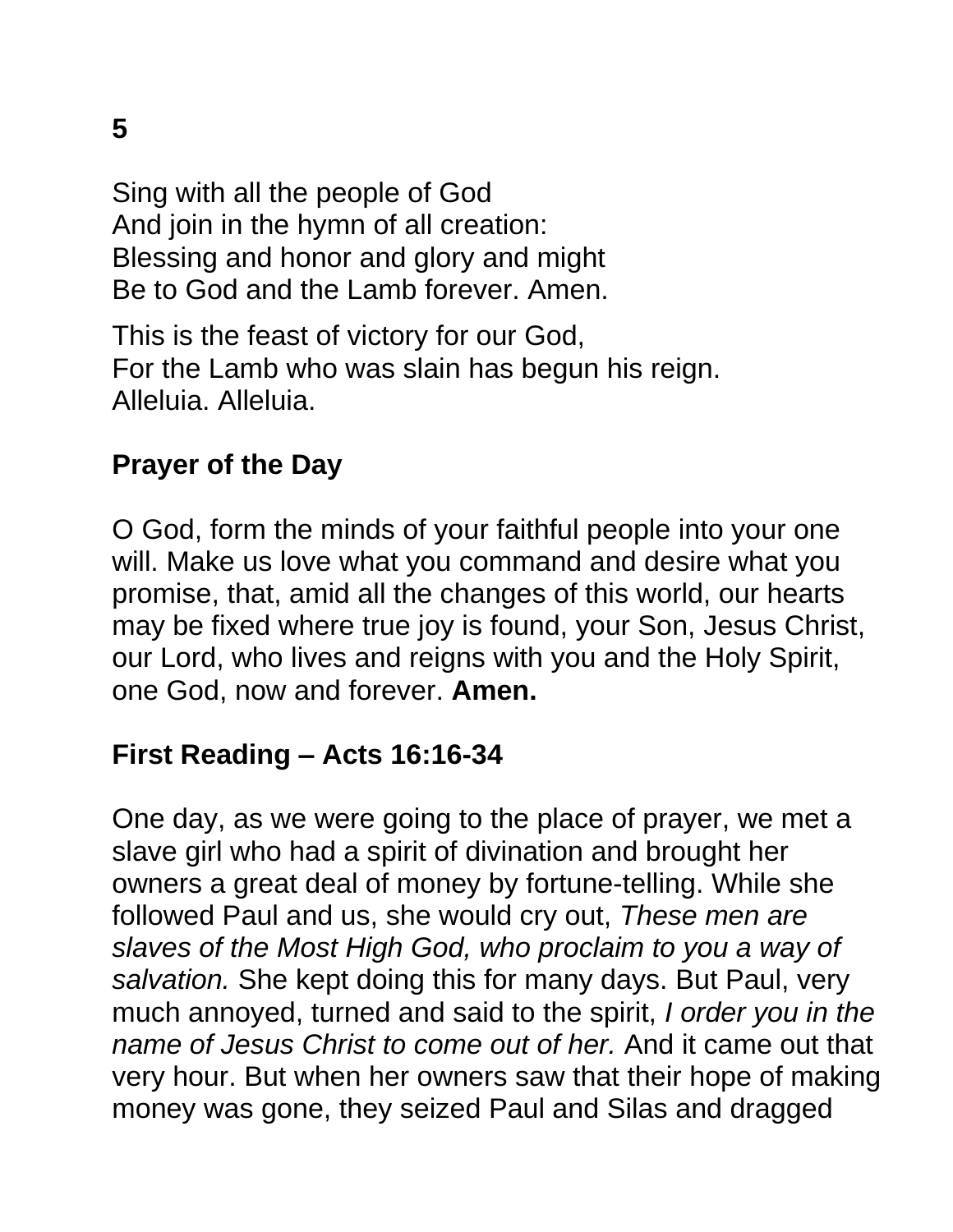them into the marketplace before the authorities. When they had brought them before the magistrates, they said, *These men are disturbing our city; they are Jews and are advocating customs that are not lawful for us as Romans to adopt or observe.* The crowd joined in attacking them, and the magistrates had them stripped of their clothing and ordered them to be beaten with rods. After they had given them a severe flogging, they threw them into prison and ordered the

jailer to keep them securely. Following these instructions, he put them in the innermost cell and fastened their feet in the stocks.

About midnight Paul and Silas were praying and singing hymns to God, and the prisoners were listening to them. Suddenly there was an earthquake, so violent that the foundations of the prison were shaken; and immediately all the doors were opened and everyone's chains were unfastened. When the jailer woke up and saw the prison doors wide open, he drew his sword and was about to



kill himself, since he supposed that the prisoners had escaped. But Paul shouted in a loud voice, *Do not harm yourself, for we are all here.* The jailer called for lights, and rushing in, he fell down trembling before Paul and Silas. Then he brought them outside and said, *Sirs, what must I do to be* 

**(Turn page)**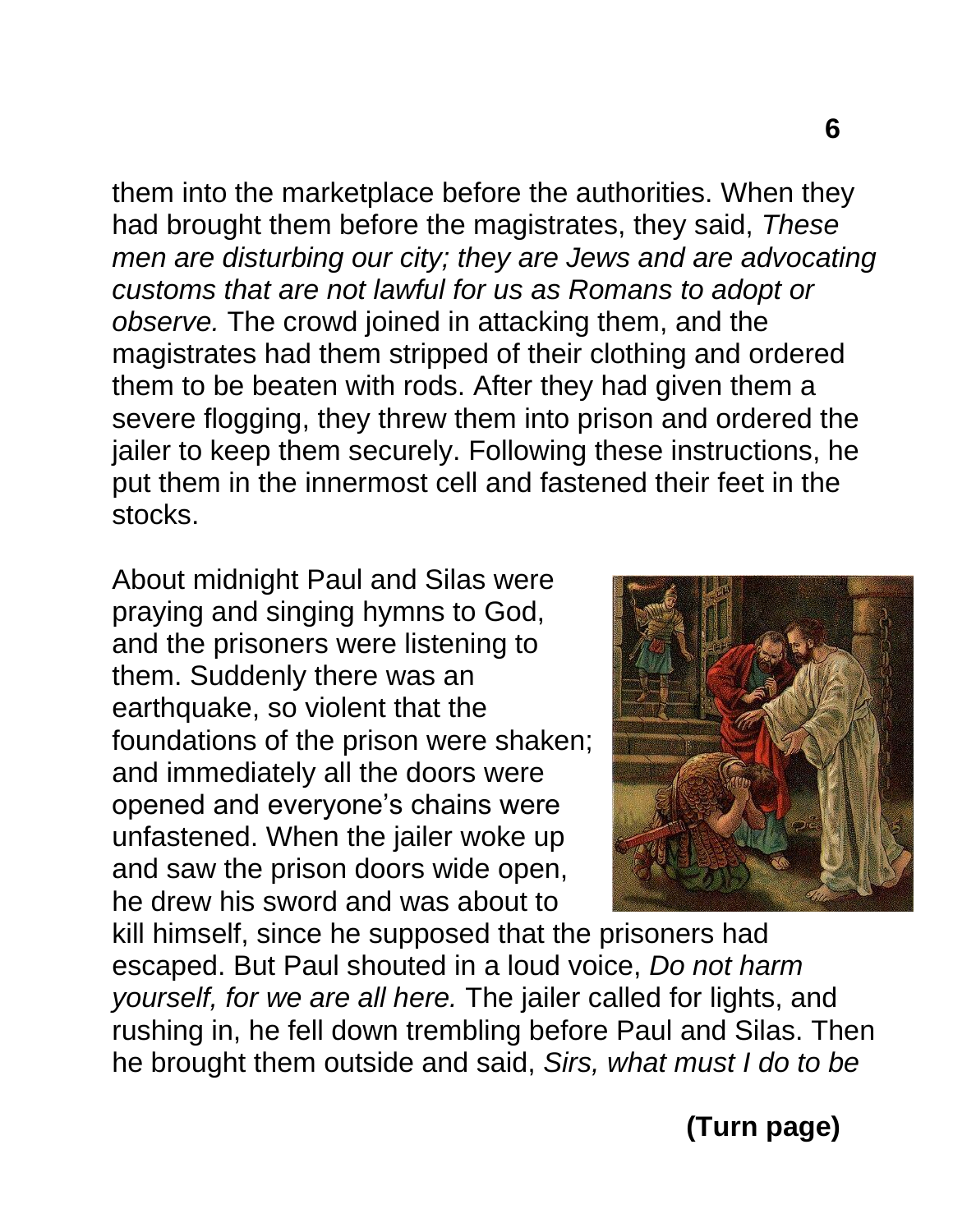*saved?* They answered, *Believe on the Lord Jesus, and you will be saved, you and your household.* They spoke the word of the Lord to him and to all who were in his house. At the same hour of the night he took them and washed their wounds; then he and his entire family were baptized without delay. He brought them up into the house and set food before them; and he and his entire household rejoiced that he had become a believer in God.

Word of God, Word of Life.

#### **Response:** *Thanks be to God!*

#### **Psalm 97**

The Lord is king! Let the earth rejoice; let the many coastlands be glad!

#### **Clouds and thick darkness are all around him; righteousness and justice are the foundation of his throne.**

Fire goes before him, and consumes his adversaries on every side.

#### **His lightnings light up the world; the earth sees and trembles.**

The mountains melt like wax before the Lord, before the Lord of all the earth.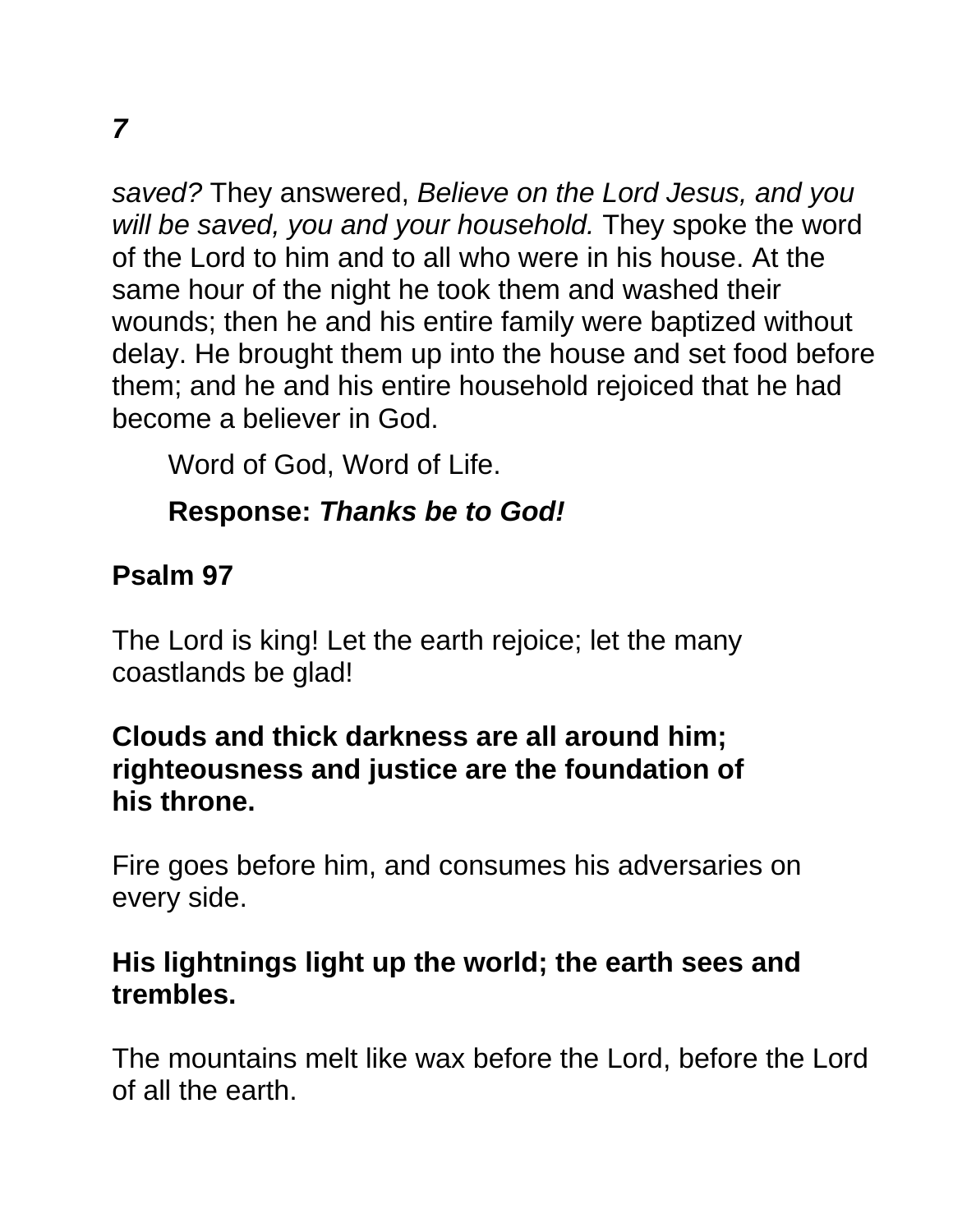#### **The heavens proclaim his righteousness; and all the peoples behold his glory.**

All worshipers of images are put to shame, those who make their boast in worthless idols; all gods bow down before him**.**

#### **Zion hears and is glad, and the towns of Judah rejoice, because of your judgments, O God.**

For you, O Lord, are most high over all the earth; you are exalted far above all gods.

#### **The Lord loves those who hate evil; he guards the lives of his faithful; he rescues them from the hand of the wicked.**

Light dawns for the righteous, and joy for the upright in heart.

#### **Rejoice in the Lord, O you righteous, and give thanks to his holy name!**

#### **Second Reading – Revelation 22:12-14, 16-17, 20-21**

*See, I am coming soon; my reward is with me, to repay according to everyone's work. I am the Alpha and the Omega, the first and the last, the beginning and the end.* Blessed are those who wash their robes, so that they will have the right to the tree of life and may enter the city by the gates.

*It is I, Jesus, who sent my angel to you with this testimony for the churches. I am the root and the descendant of David, the bright morning star.* The Spirit and the bride say, *Come.*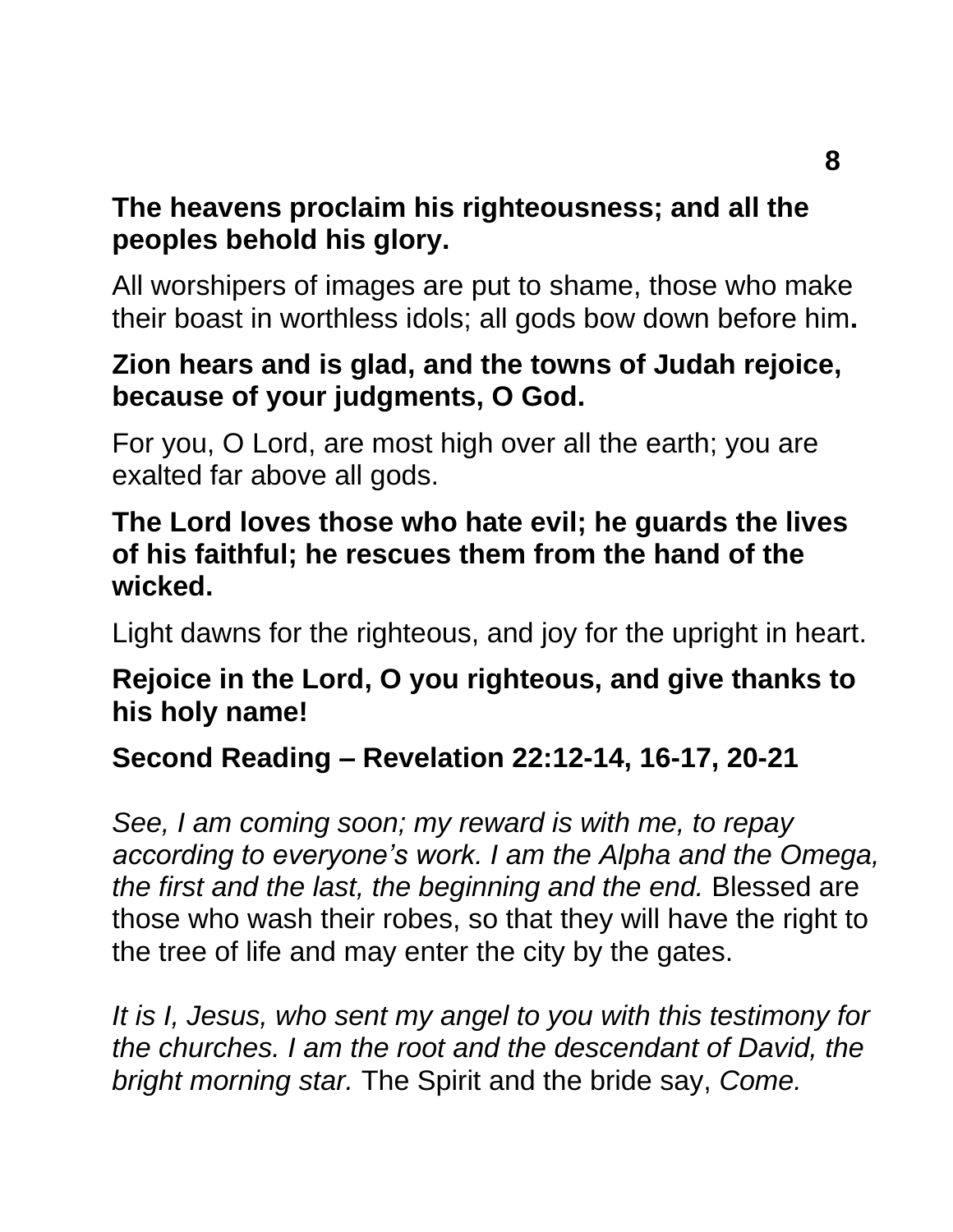#### **(Turn page)**

And let everyone who hears say, *Come*. And let everyone who is thirsty come. Let anyone who wishes take the water of life as a gift.

The one who testifies to these things says, *Surely I am coming soon.* Amen. *Come, Lord Jesus!*

The grace of the Lord Jesus be with all the saints. Amen.

Word of God, Word of Life.

#### **Response:** *Thanks be to God!*

#### **Gospel Acclamation ELW**, page 151

Alleluia. Lord, to whom shall we go? You have the words of eternal life. Alleluia.

**Music:** Thomas Pavlechko. Music © 2006 Thomas Pavlechko, admin. Augsburg Fortress.

#### **Gospel – John 17:20-26**

#### **Response:** *Glory to You, O Lord.*

*I ask not only on behalf of these, but also on behalf of those who will believe in me through their word, that they may all be one. As you, Father, are in me and I am in you, may they also*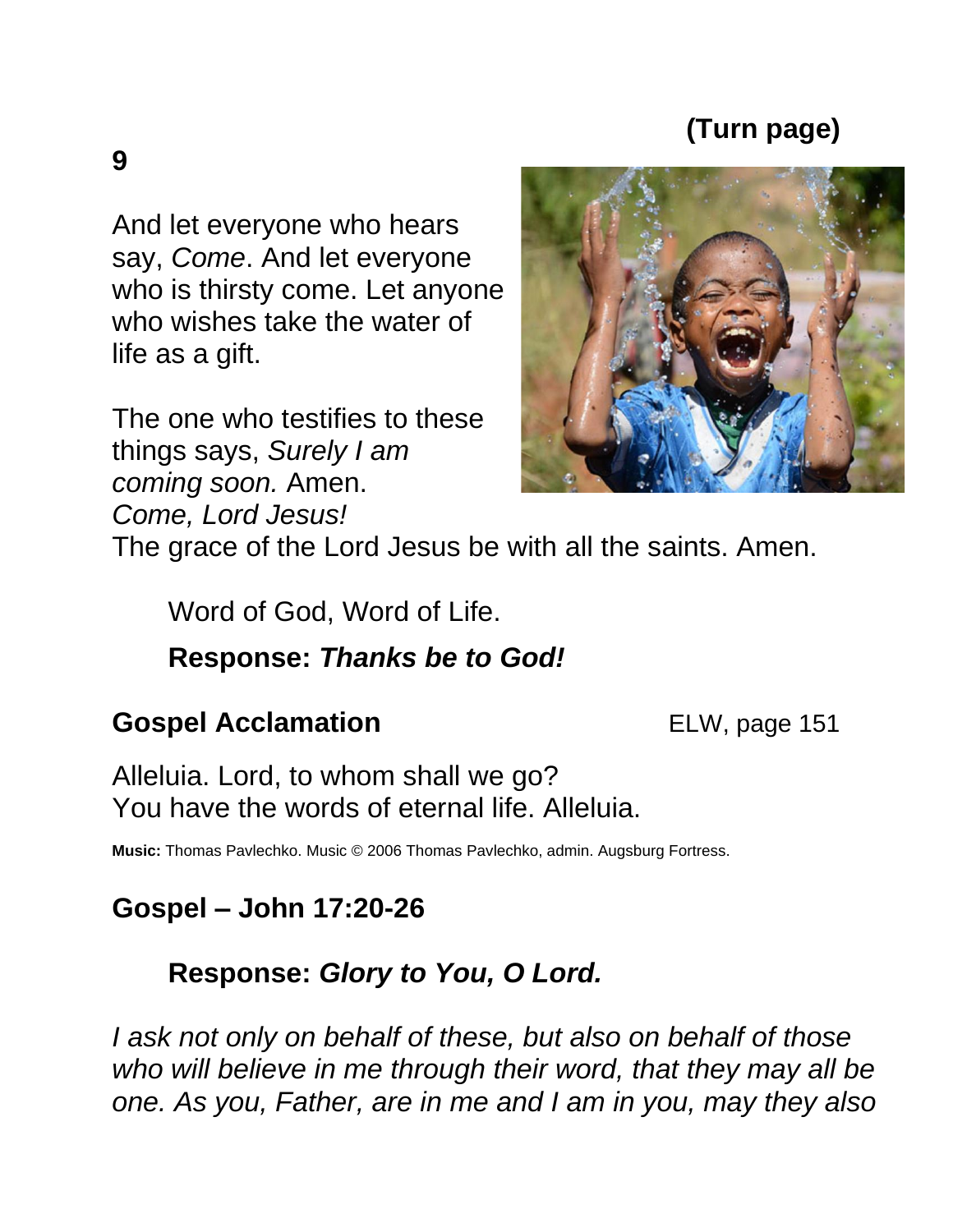*be in us, so that the world may believe that you have sent me. The glory that you have given me I have given them, so*  **10**

*that they may be one, as we are one, I in them and you in me, that they may become completely one, so that the world may know that you have sent me and have loved them even as you have loved me.*

*Father, I desire that those also, whom you have given me, may be with me where I am, to see my glory, which you have given me because you loved me before the foundation of the world.*

*Righteous Father, the world does not know you, but I know you; and these know that you have sent me. I made your name known to them, and I will make it known, so that the love with which you have loved me may be in them, and I in them.*

The Gospel of the Lord.

#### **Response:** *Praise to you, O Christ.*

**Sermon** *I'll Pray for You* Pastor Mandsager

#### **The Church's One Foundation** ELW 654

The Church's one foundation is Jesus Christ, her Lord; She is his new creation by water and the word. From heav'n he came and sought her to be his holy bride; With his own blood he bought her, and for her life he died.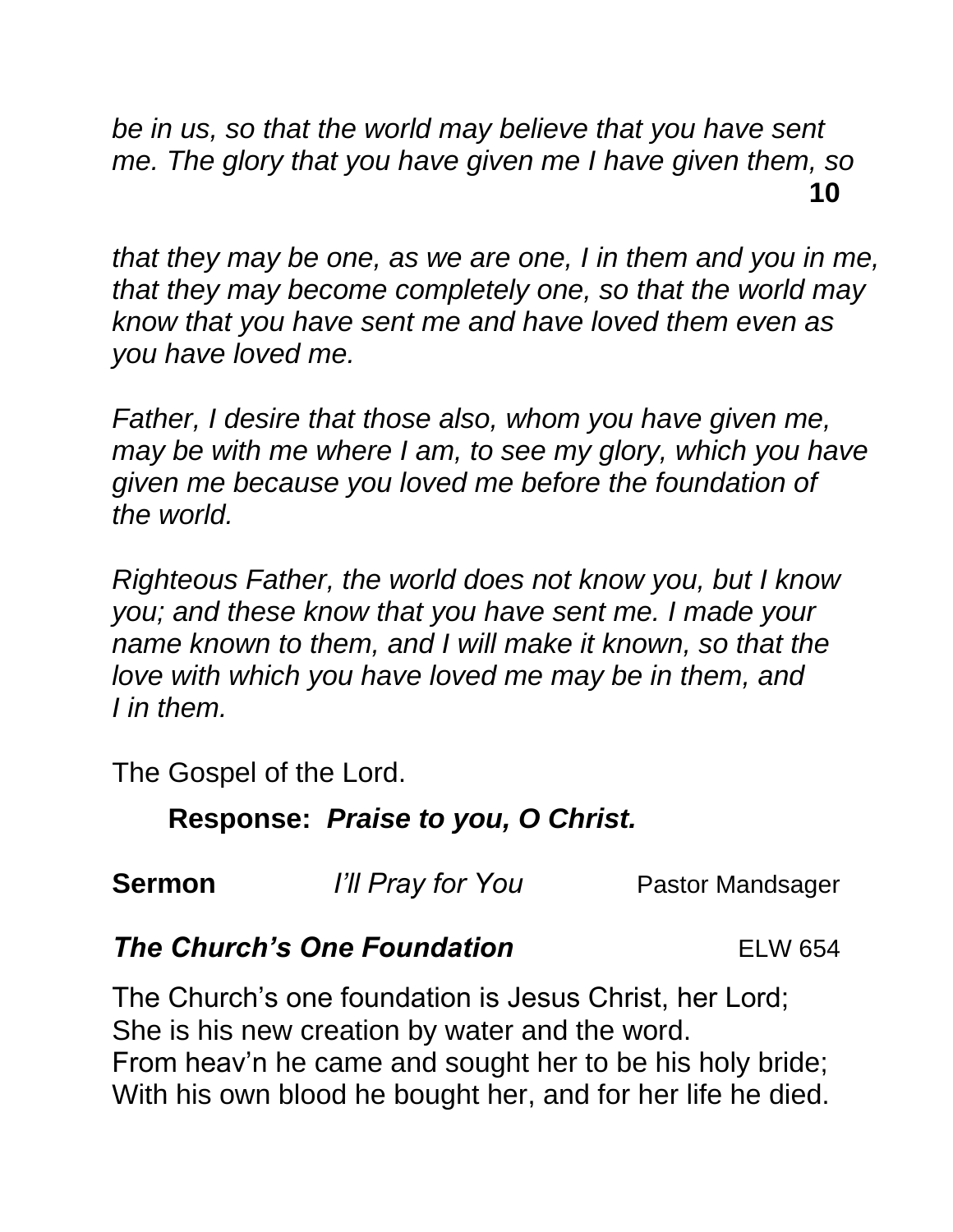**11**

Elect from ev'ry nation, yet one o'er all the earth, Her charter of salvation one Lord, one faith, one birth: One holy name she blesses, partakes one holy food, And to one hope she presses with ev'ry grace endued.

Though with a scornful wonder this world sees her oppressed, By schisms rent asunder, by heresies distressed,

Yet saints their watch are keeping; their cry goes up:

 *How long*? And soon the night of weeping shall be the morn of song.

Yet she on earth has union with God, the Three in One, And mystic sweet communion with those whose rest is won. Oh, blessed heav'nly chorus! Lord, save us by your grace, That we, like saints before us, may see you face to face.

**Text**: Samuel J. Stone; **Music**: Samuel S. Wesley

#### **Nicene Creed**

We believe in one God, the Father, the Almighty, maker of heaven and earth, of all that is, seen and unseen.

We believe in one Lord, Jesus Christ, the only Son of God, eternally begotten of the Father, God from God, Light from Light, true God from true God, begotten, not made, of one Being with the Father; through him all things were made. For us and for our salvation he came down from heaven, was incarnate of the Holy Spirit and the virgin Mary and became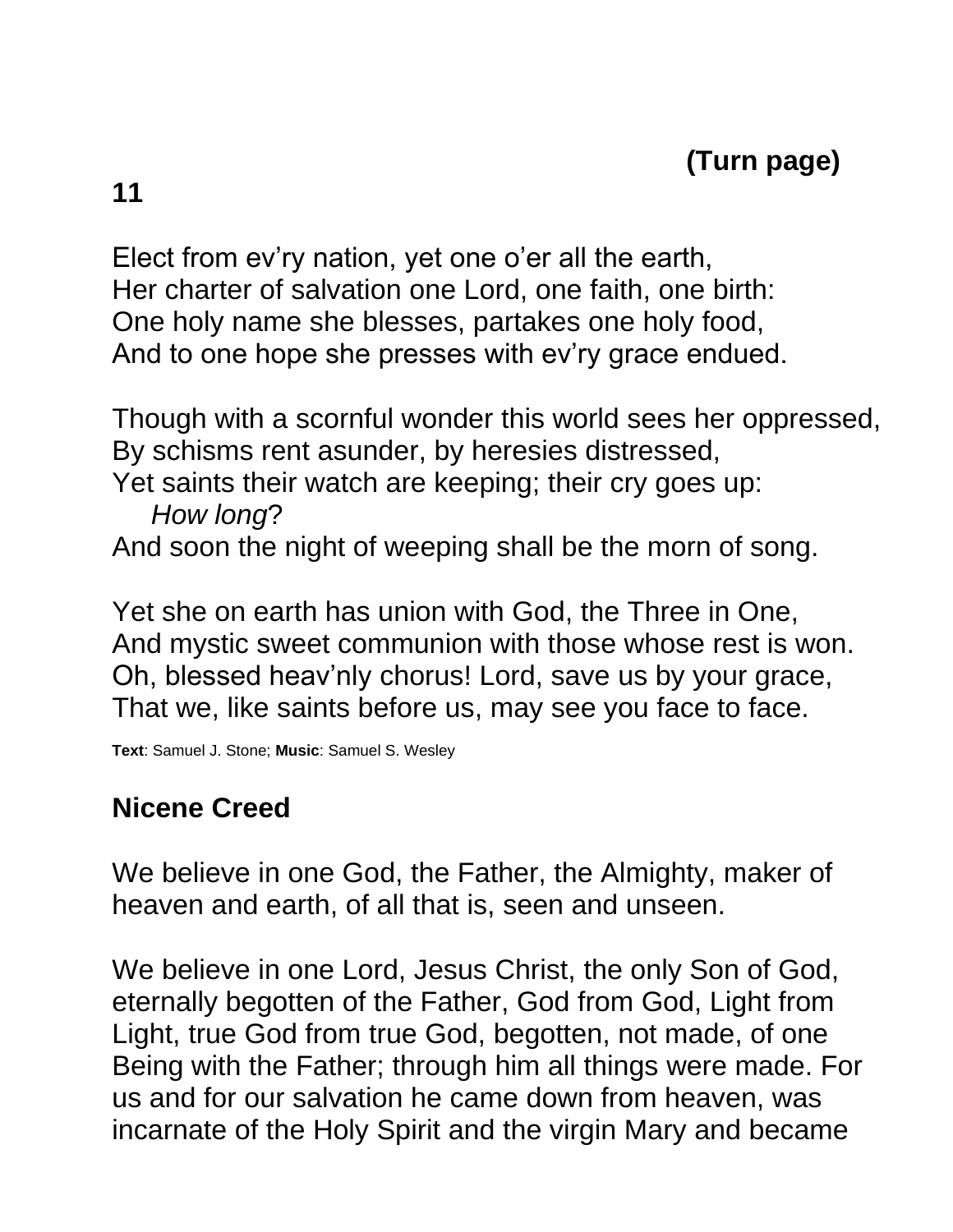truly human. For our sake he was crucified under Pontius Pilate; he suffered death and was buried. On the third day **12**

he rose again in accordance with the scriptures; he ascended into heaven and is seated at the right hand of the Father. He will come again in glory to judge the living and the dead, and his kingdom will have no end.

We believe in the Holy Spirit, the Lord, the giver of life, who proceeds from the Father and the Son, who with the Father and the Son is worshiped and glorified, who has spoken through the prophets. We believe in one holy catholic and apostolic church. We acknowledge one baptism for the forgiveness of sins. We look for the resurrection of the dead, and the life of the world to come. Amen.

**Prayers of the Church** Reverend Fraser Macnaughton, Kirkwall St Magnus Cathedral, Church of Scotland

#### **Peace**

The peace of Christ be with you always.

 **Response: And also with you.**

**Offertory** *Down to the River To Pray* Duet



Lisa D. and Rhonda R.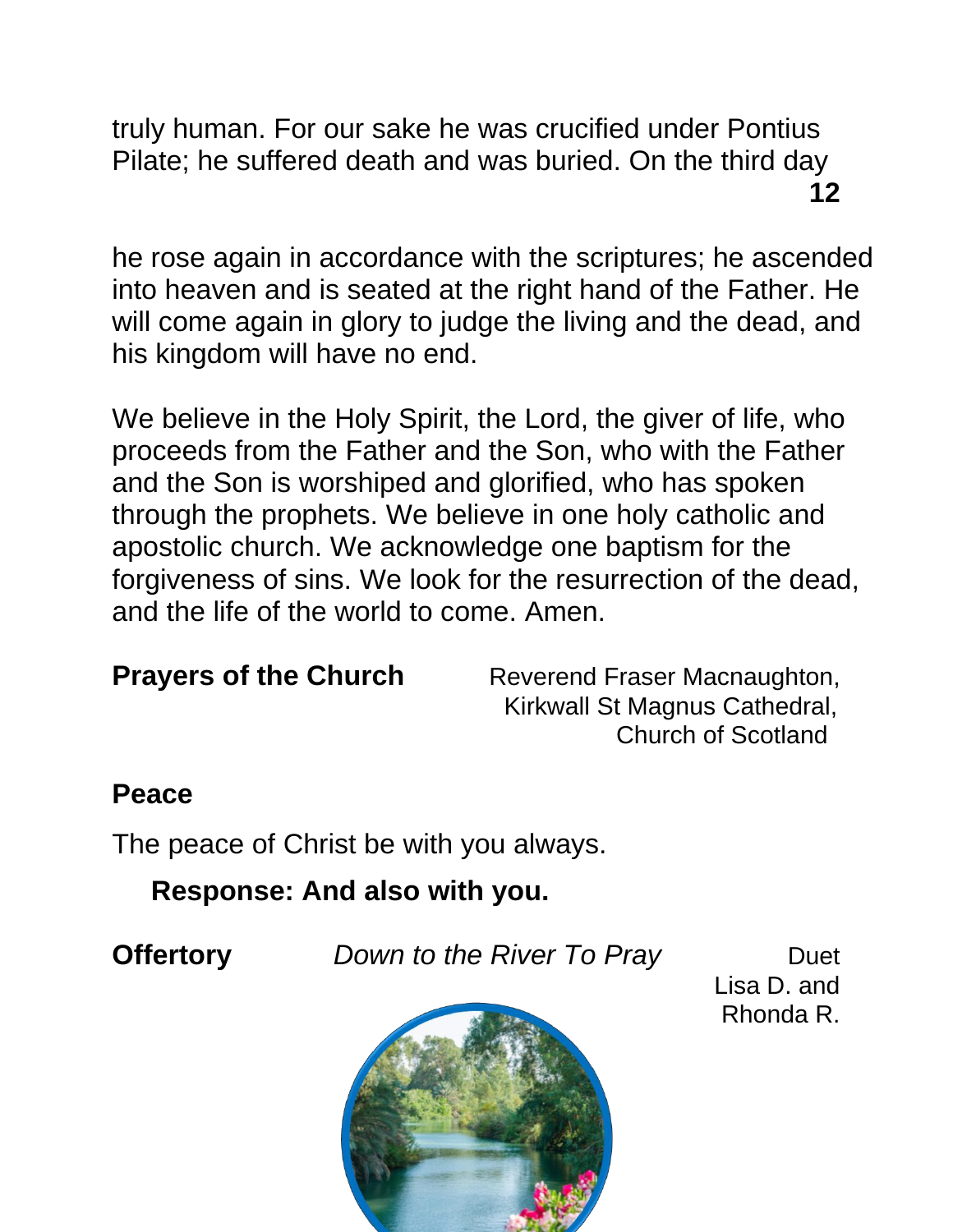## **HOLY COMMUNION SERVICE**



#### **The Great Thanksgiving**

The Lord be with you.

#### **Response: And also with you.**

Lift up your hearts.

#### **Response: We lift them to the Lord.**

Let us give thanks to the Lord our God.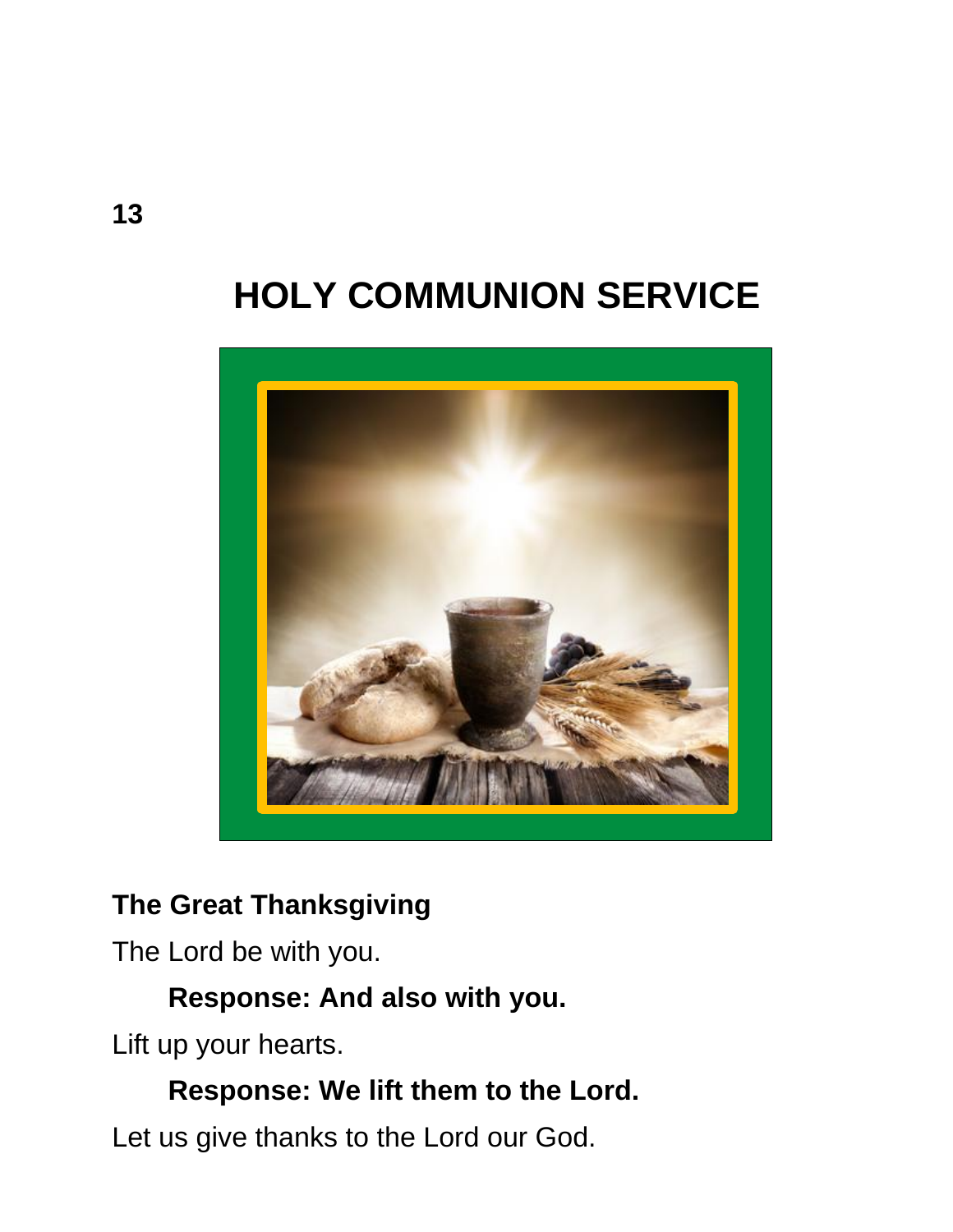#### **Response: It is right to give our thanks and praise.**

**14**

It is indeed right, our duty and our joy, that we should at all times and in all places give thanks and praise…we praise your name and join their unending hymn:

**Holy, holy, holy Lord, Lord God of power and might: heaven and earth are full of your glory. Hosanna in the highest. Blessed is he who comes in the name of the Lord. Hosanna in the highest.**

**Invitation**

**Words of Institution**

**The Lord's Prayer**

Let us pray.

**Our Father, who art in heaven, hallowed be thy Name, thy kingdom come, thy will be done, on earth as it is in heaven. Give us this day our daily bread.** 

**And forgive us our trespasses, as we forgive those who trespass against us. And lead us not into temptation, but deliver us from evil. For thine is the kingdom, and the power, and the glory, forever and ever. Amen.**

**Communion Distribution**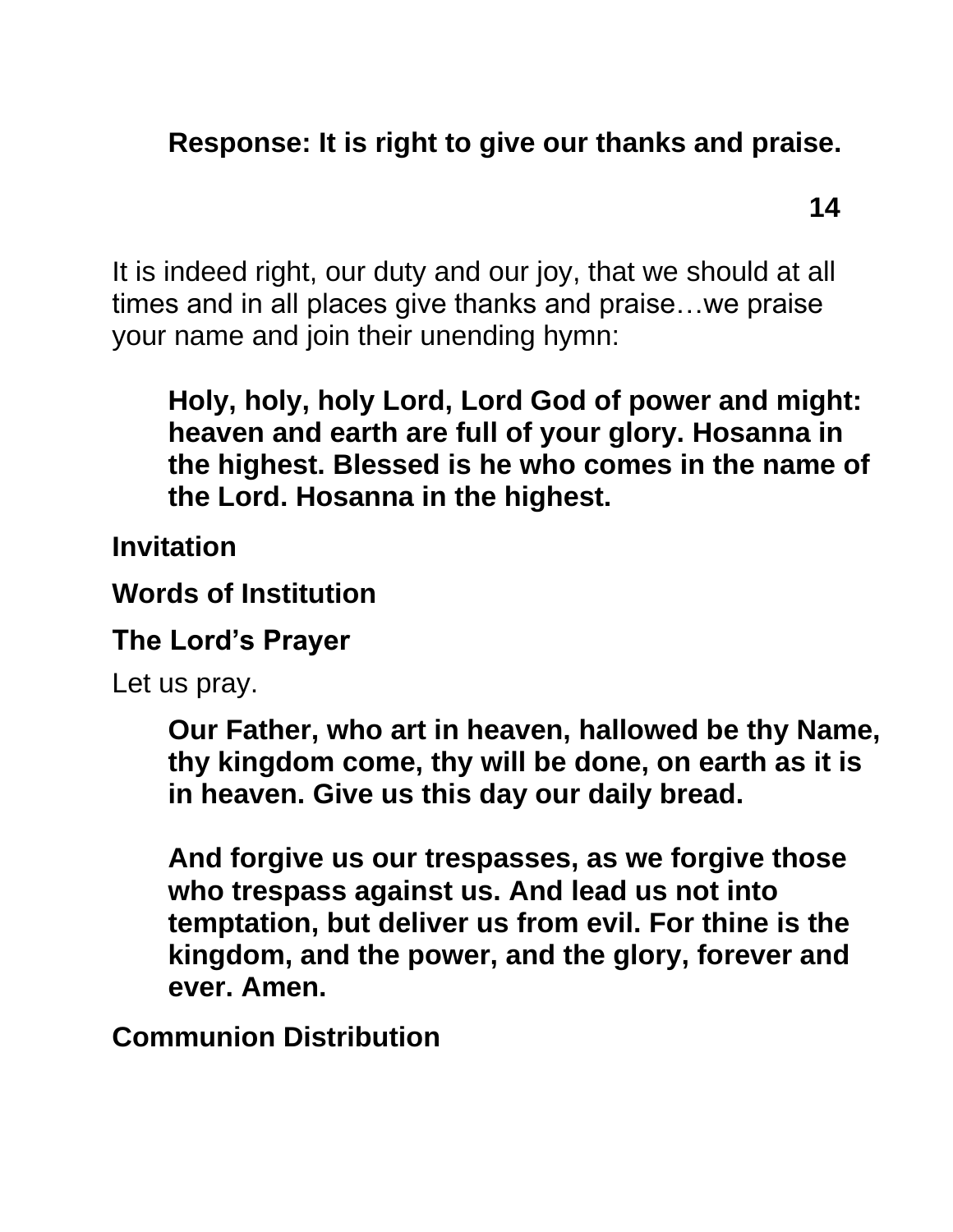### **Communion Song** *Lamb of God* ELW, page 154

Lamb of God, you take away the sin of the world; Have mercy on us.

Lamb of God, you take away the sin of the world; Have mercy on us.

Lamb of God, you take away the sin of the world; Grant us peace, grant us peace.

#### **Prayer**

Oh, grant us then, well-strengthened with heav'nly food while here, our course on earth is lengthened, to serve you free from fear; and bring us home to praise you where none can peace destroy, where *we* will ever raise you glad songs in endless joy. **Amen.**

#### **Blessing**

The Lord bless you and keep you; the Lord's face shine upon you with grace and mercy; the Lord look upon you with favor and give you peace. **Amen.**

#### **All Hail the Power of Jesus' Name** ELW 634

All hail the pow'r of Jesus' name! Let angels prostrate fall; Bring forth the royal diadem And crown him Lord of all.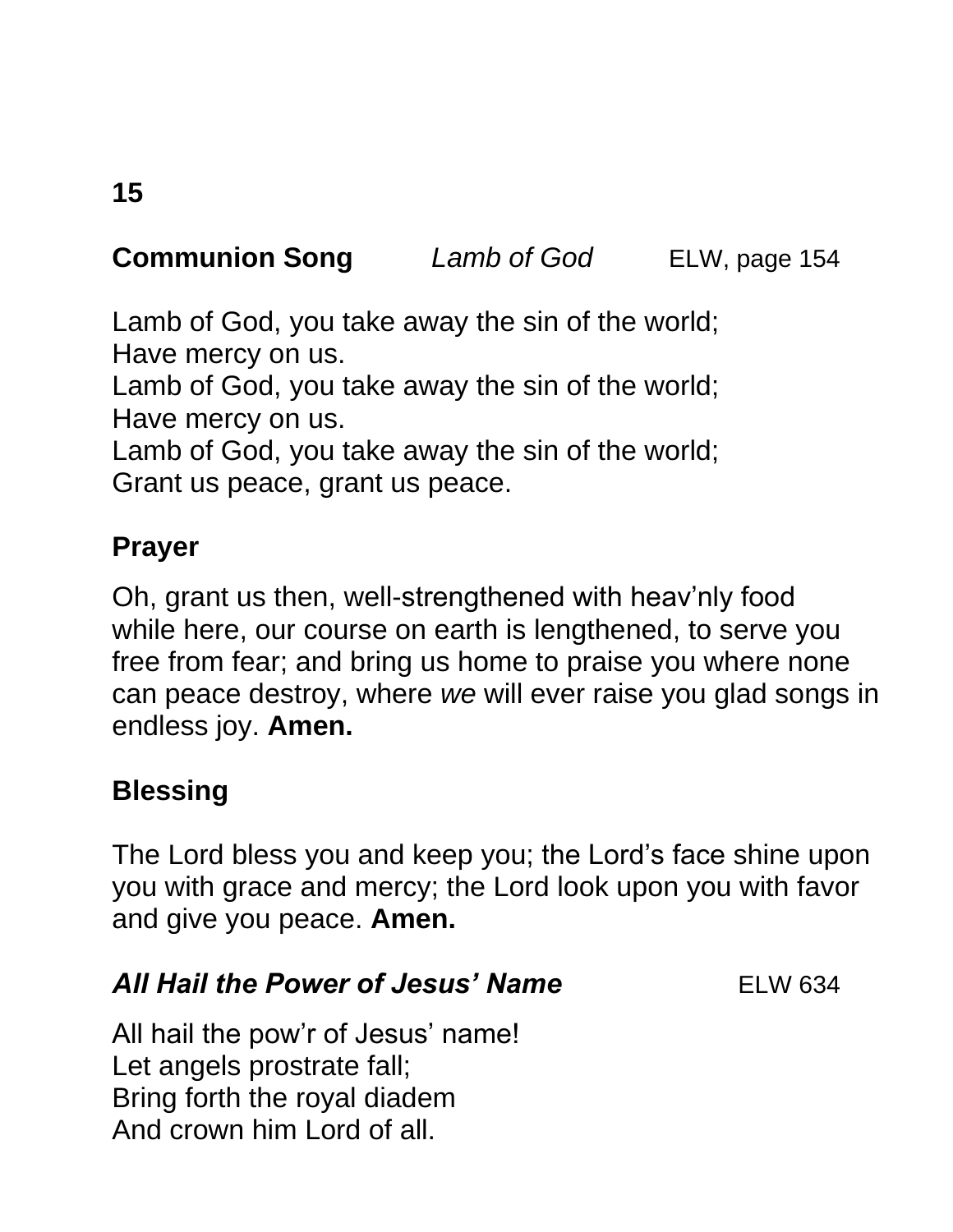Bring forth the royal diadem And crown him Lord of all.

O seed of Israel's chosen race, Now ransomed from the fall, Hail him who saves you by his grace, And crown him Lord of all. Hail him who saves you by his grace, And crown him Lord of all.

Hail him, you heirs of David's line, Whom David Lord did call— The God incarnate, man divine— And crown him Lord of all. The God incarnate, man divine— And crown him Lord of all.

Sinners, whose love can ne'er forget The wormwood and the gall, Go spread your trophies at his feet And crown him Lord of all. Go spread your trophies at his feet And crown him Lord of all.

**Text:** Edward Perronet, sts.1-4; **Music:** Oliver Holden.

#### **Dismissal**

Go in peace. Live in love, as Christ loved us.

*Response: Thanks be to God.* 

**Postlude** *Down to the River To Pray* Rhonda R.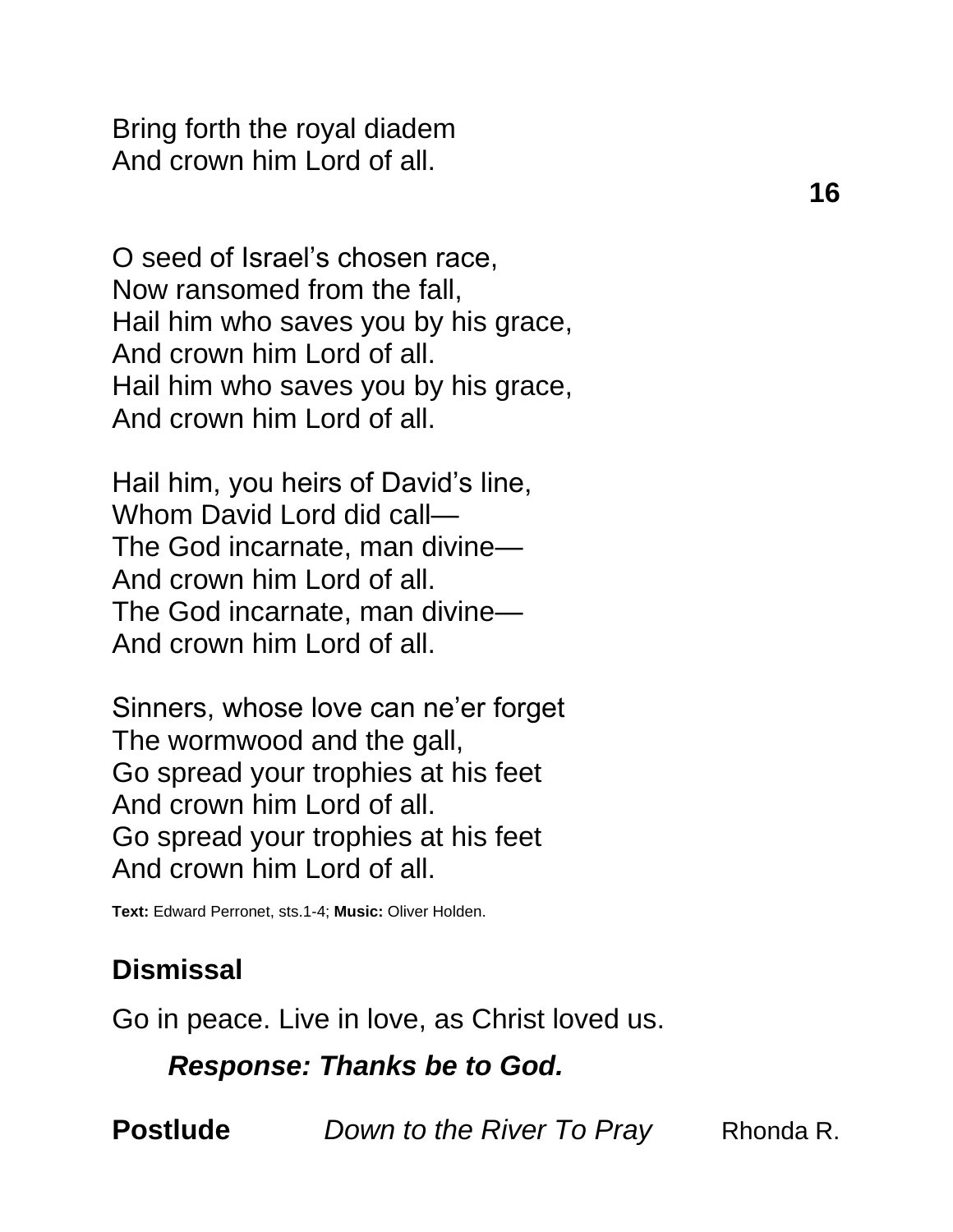

At the conclusion of worship today, Lisa Daehlin and Rhonda Reece will share two more musical pieces sure to inspire our Memorial Day weekend. You can continue to view the chapel after the service to listen to our marvelous musicians on Channel 105.



*Liturgy used by permission of Augsburg Fortress license #SBL14651. Hymns reprinted under OneLicense.net A-716303.*

**The Reverend Michael Mandsager, Chaplain, Director of Spiritual Care (507) 664-3478 mmandsager@northfieldretirement.org**

**Christiana Adams, Spiritual Care Assistant**